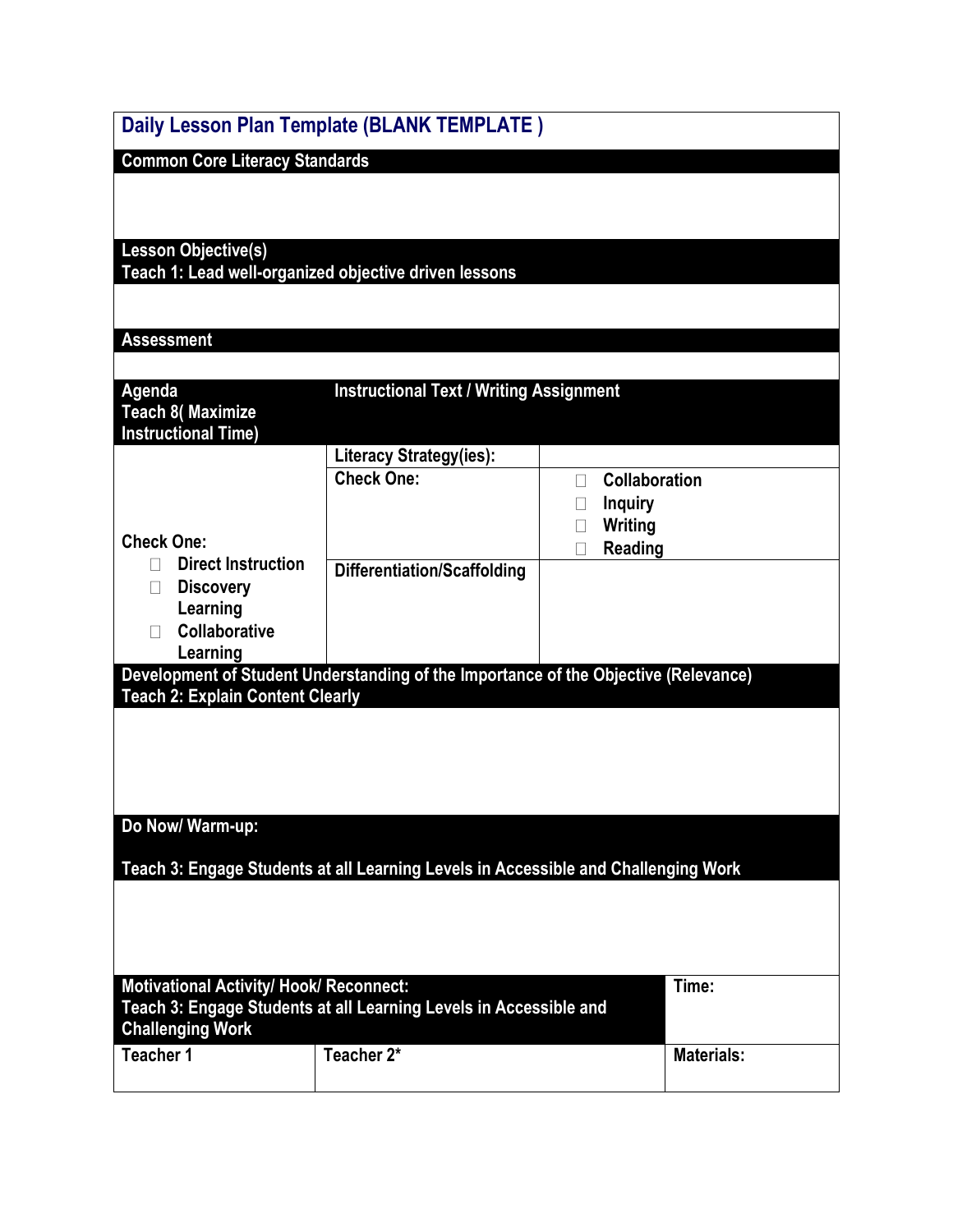| <b>Introduction of New Material:</b>                                                                                                 | Time:                                                          |                   |
|--------------------------------------------------------------------------------------------------------------------------------------|----------------------------------------------------------------|-------------------|
| Teach 7: Develop Higher Level Understanding through Questioning<br>Teacher 1                                                         | <b>Materials:</b>                                              |                   |
|                                                                                                                                      | Teacher 2*                                                     |                   |
|                                                                                                                                      |                                                                |                   |
| <b>Guided Practice:</b><br>Teach 4: Provide Students Multiple Ways to move Toward Mastery                                            | Time:                                                          |                   |
| Teach 6: Respond to Student Understanding                                                                                            |                                                                |                   |
| Teacher 1                                                                                                                            | Teacher 2*                                                     | <b>Materials:</b> |
| <b>Independent Practice:</b>                                                                                                         | Teach 4: Provide Students Multiple Ways to move Toward Mastery | Time:             |
| <b>Teacher 1</b>                                                                                                                     | Teacher 2*                                                     | <b>Materials:</b> |
| <b>Check for Understanding</b><br>Teach 5 and Teach 7:<br><b>Develop Higher Level</b><br><b>Understanding through</b><br>Questioning |                                                                |                   |
| Teacher 1                                                                                                                            | Teacher 2*                                                     |                   |
| <b>Closure/ Assessment/ Exit Ticket</b>                                                                                              |                                                                | Time:             |
| Teacher 1                                                                                                                            | Teacher 2*                                                     | Materials:        |

**\*Use this space if there is a co-teacher.**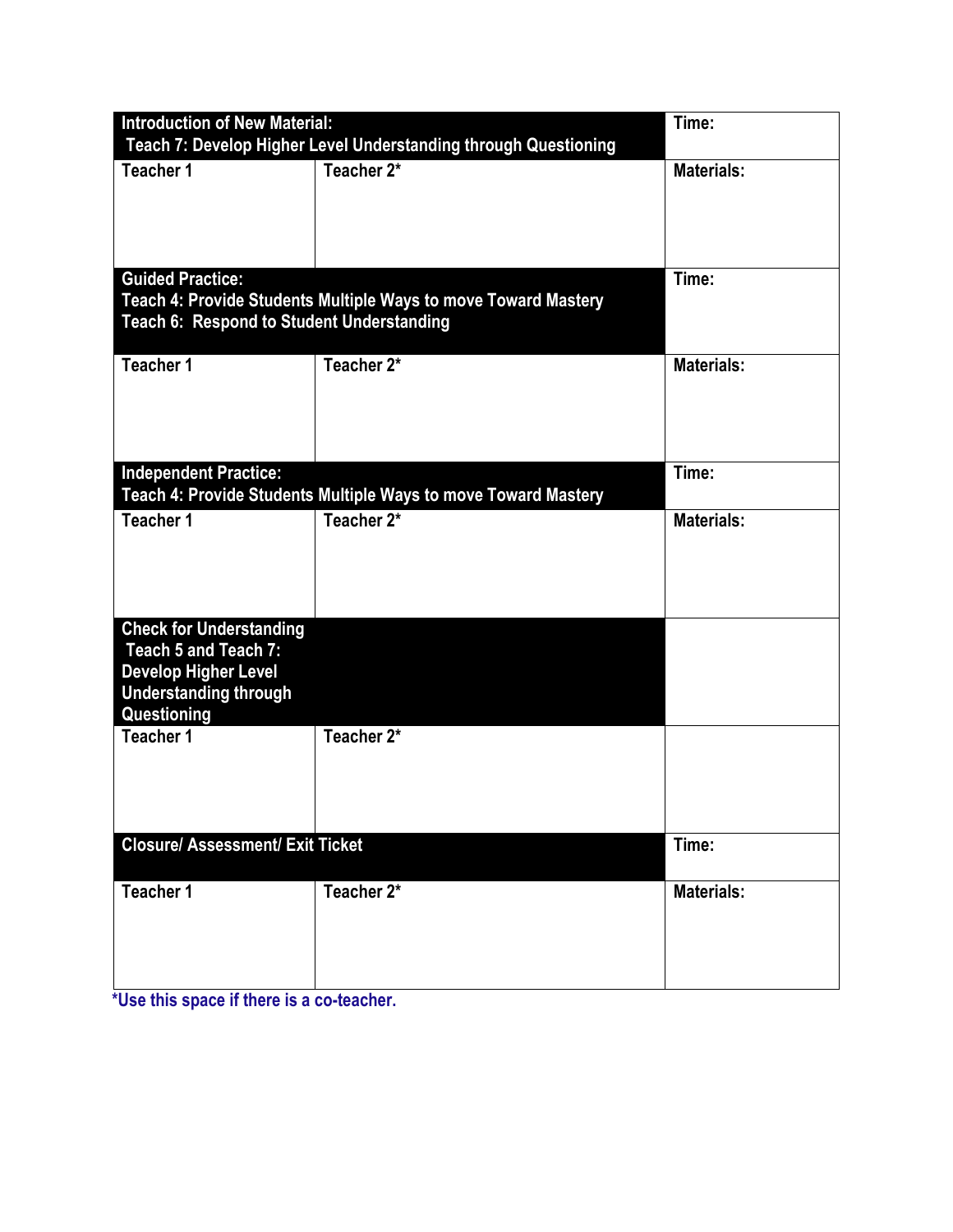## **Standards-Based Unit Plan Worksheet (TEMPLATE)**

|                                        |                          |                     | <b>ASSESSMENT EVIDENCE</b> |                |
|----------------------------------------|--------------------------|---------------------|----------------------------|----------------|
| <b>Content Standards</b>               | <b>Bloom's</b><br>Level. | <b>CCSS</b><br>Link | <b>Assessment</b>          | <b>Scoring</b> |
| <b>Priority Standard:</b>              |                          |                     | Summative:                 |                |
| <b>Concepts:</b>                       |                          |                     |                            |                |
| Skills:                                |                          |                     |                            |                |
| <b>Essential Question:</b>             |                          |                     |                            |                |
|                                        |                          |                     |                            |                |
|                                        |                          |                     |                            |                |
| Related/ Supporting Standard 1:        |                          |                     | Formative:                 |                |
|                                        |                          |                     |                            |                |
| <b>Discrete Knowledge and Skills:</b>  |                          |                     |                            |                |
| <b>Related/ Supporting Standard 2:</b> |                          |                     | Formative:                 |                |
|                                        |                          |                     |                            |                |
| <b>Discrete Knowledge and Skills:</b>  |                          |                     |                            |                |
| <b>Related/ Supporting Standard 3:</b> |                          |                     | Formative:                 |                |
|                                        |                          |                     |                            |                |
| <b>Discrete Knowledge and Skills:</b>  |                          |                     |                            |                |
|                                        |                          |                     | Formative:                 |                |
| <b>Related/ Supporting Standard:</b>   |                          |                     |                            |                |
| <b>Discrete Knowledge and Skills:</b>  |                          |                     |                            |                |
|                                        |                          |                     |                            |                |

Unit Title: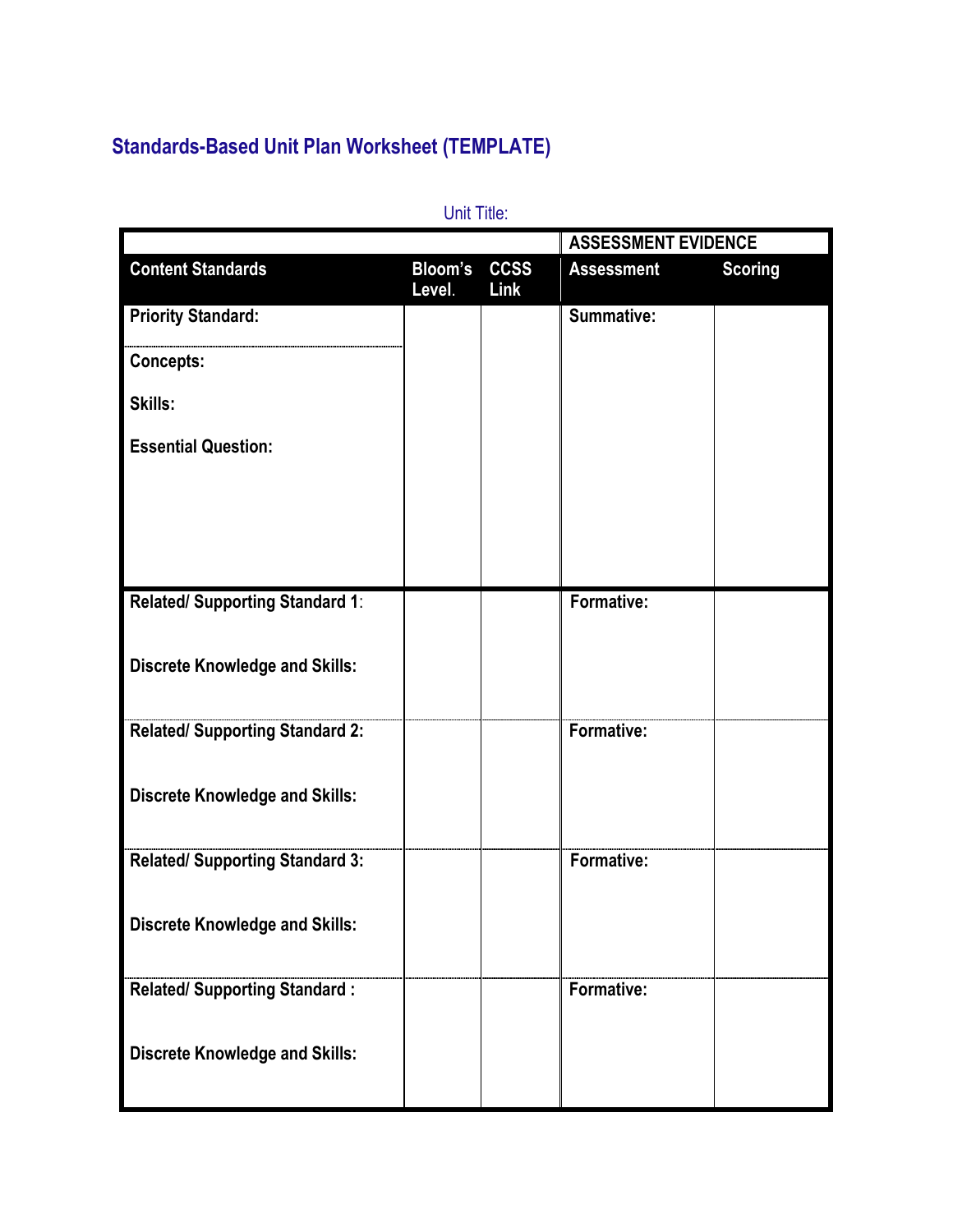## **Principles of Instruction (Planning) Checklist**

| <b>Strategies</b>                                                                     | <b>Check if</b> |
|---------------------------------------------------------------------------------------|-----------------|
|                                                                                       | Complete        |
|                                                                                       |                 |
|                                                                                       |                 |
| <b>Review Previous Lesson TEACH 5</b>                                                 |                 |
|                                                                                       |                 |
| Present New Material in Small Steps TEACH 3                                           |                 |
|                                                                                       |                 |
| Effective Questioning (Check Response of ALL Students, Diversify the way Students can |                 |
| answer) TEACH 4&7                                                                     |                 |
| Modeling (Think-A-Loud, Various Student Examples) TEACH 2                             |                 |
|                                                                                       |                 |
|                                                                                       |                 |
| Guiding Student Practice Correctly (Majority of Lesson)                               |                 |
|                                                                                       |                 |
| Check for Student Understanding (Address Misunderstandings Whole Group/ Provide       |                 |
| Necessary Background Knowledge) TEACH 5&6                                             |                 |
| Obtain High Success Rate TEACH 3                                                      |                 |
|                                                                                       |                 |
| Scaffolding (Anticipate Student Errors) TEACH 3&4                                     |                 |
|                                                                                       |                 |
| Independent Practice/ Application, Discovery Approach (Cooperative Learning, Teachers |                 |
| Circulate, Collaboration) TEACH 4                                                     |                 |
|                                                                                       |                 |
| Review (Weekly/Monthly Data) TEACH 8                                                  |                 |
|                                                                                       |                 |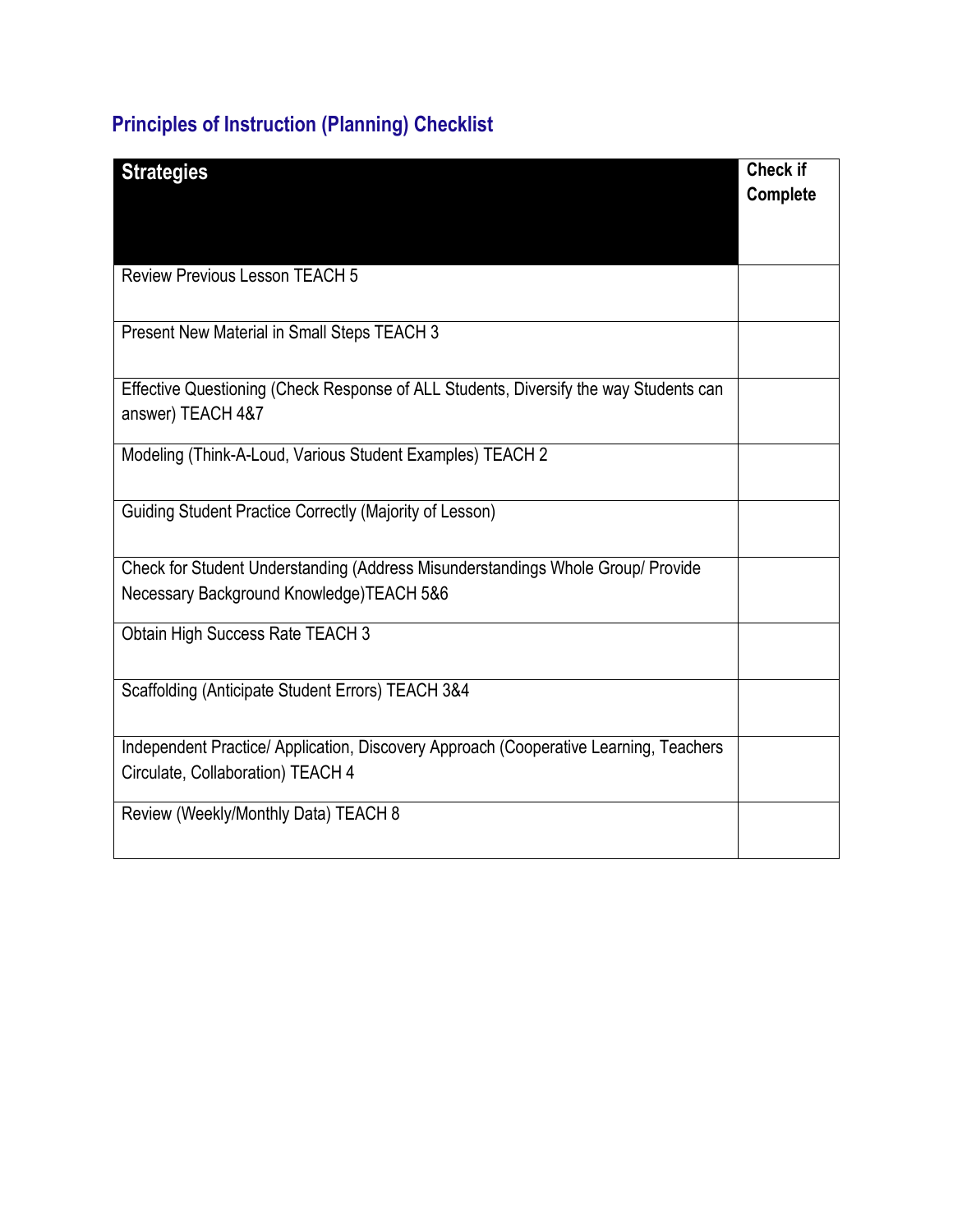## **BELL-TO-BELL TEACHING FORMATS**

## *Daily lesson plans will show bell to bell instruction. TLFT8*

The bell-to-bell lesson plan templates provide support and guidance to teachers to create lessons that are well-organized and actively involve students in the learning process. Ensuring bell-to-bell instruction that is purposeful and rigorous ensures students with multiple ways to move towards mastery. Three basic types of lessons are: Direct Instruction, Discovery Learning, and Collaborative Learning. Teachers of every grade level, department, etc., will be able to utilize one of the Bell-to-Bell lesson plan templates while planning. In this way, teachers address Teach 1, Teach 3, and Teach 8 of the TLF. In addition, the template creates opportunities for the teacher to develop, practice, and implement effective classroom procedures and routines.

**Direct Instruction** is a general term for the explicit teaching of a skill-set using [lectures](http://en.wikipedia.org/wiki/Lecture) or demonstrations of the material, rather than exploratory models such as [inquiry-based learning.](http://en.wikipedia.org/wiki/Inquiry-based_learning) Usually it involves explication of the skill or subject matter to be taught and may or may not include an opportunity for student participation or individual practice. In some special education programs, direct instruction is used in [resource rooms,](http://en.wikipedia.org/wiki/Resource_rooms) when teachers assist with [homework](http://en.wikipedia.org/wiki/Homework) completion and academic remediation.

**Model Lesson:** <http://youtube/tvwbxYNk2wU>

Warm Up/Do Now – 5 mins Hook/Reconnect – 10 mins Objective – 10 mins Lecture/Demonstration – 15 mins Guided Practice - 10 mins Independent Practice – 25 mins

Closure/Exit Ticket – 10 mins

**Discovery Learning** refers to various [instructional design models](http://edutechwiki.unige.ch/en/Instructional_design_model) that engage students in learning through discovery. Usually the pedagogical aims are threefold: (1) Promote "deep" learning, (2) Promote meta-cognitive skills (develop problem-solving skills, creativity, etc.), (3) Promote student engagement.

According to van Joolingen (1999:385):

"Discovery learning is a type of learning where learners construct their own knowledge by experimenting with a domain, and inferring rules from the results of these experiments. The basic idea of this kind of learning is that because learners can design their own experiments in the domain and infer the rules of the